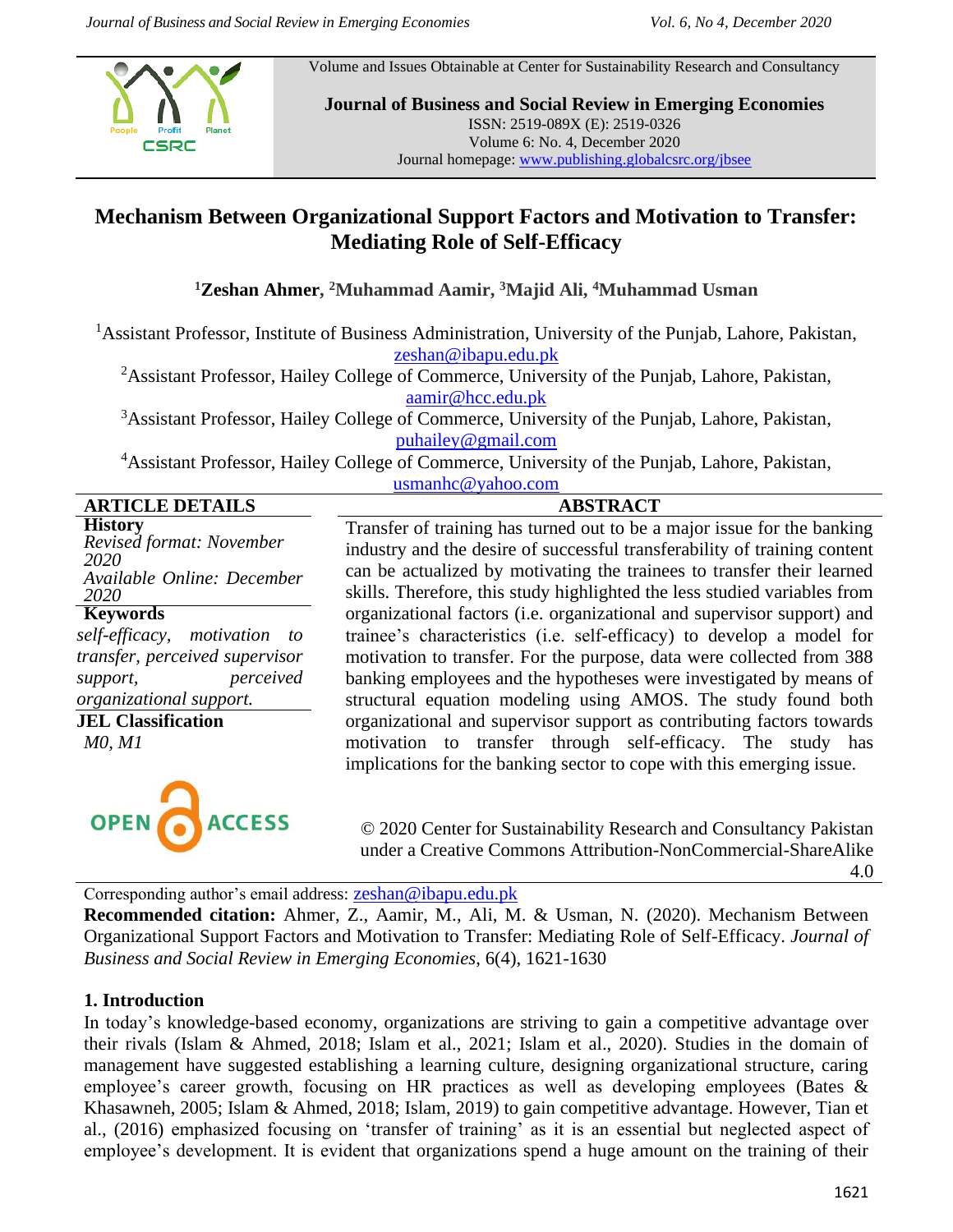employees but remained unable to get the desired results, because the majority of the trainees are not intended to transfer the acquired skilled (Salas & Kosarzycki, 2003; Silverman, 2012). Training provided by US Postal Service and Burger King can be considered as the best examples where organizations have to suffer millions of dollars (Bunch, 2007; Feiden, 2003). Further, Salas et al., (2003) argued that "… learning through training programs usually disseminated within a year" in the service sector.

Service sectors contribute 80 percent (in the case of developed countries) and 60 percent (in case of developing countries) in the country's gross domestic products. Amongst many services sectors, the significance of the banking sector cannot be overlooked. In Pakistan, State Bank of Pakistan (SBP) is the regulatory authority for all the conventional and Islamic banks. According to the latest press release, banks in Pakistan lack in providing training programs to its employees, and if so, most of the trainees remained unable to transfer their learned skills at the workplace (Azam, 2016). Given that, the prime focus of this study is on Motivation to Transfer (MTT) as motivated employees can better transform their newly learned knowledge and skills at their workplace (Islam, 2019).

Motivation to transfer training refers to "the learner's intended efforts to utilize skills and knowledge learned in training setting to a real-world work situation (Burke & Hutchins, 2007, p. 167)." According to Facteau et al., (1995), the presence of motivation is essential for learners because efficacious learners are more likely to perform better to accomplish organizational goals. Despite the fact that MTT is more inspirational construct compared to transfer of training (Burke & Hutchins, 2007), it was considered rarely by preceding researchers. Literature has highlighted organizational factors and trainee's characteristics as main aspects that contribute in motivation to transfer (Chauhan, Ghosh, Rai, & Shukla, 2016). Studies on the association between trainee's characteristics with motivation to transfer are well documented, whereas how organizational factors contribute in motivating trainees to transfer their learned knowledge still need to shed light (Islam, 2019; Islam & Tariq, 2018). However, this study considered both the aspects to understand the mechanism between the same. More specifically, according to Van den Bossche, Segers and Jansen (2010), researchers need to study the association of perceived organizational support (POS) and perceived supervisor support (PSS) with motivation to transfer (MTT) as previous studies are of mixed results. In addition, the association of self-efficacy (from trainee's characteristics) with MTT is well documented (Yamkovenko & Holton, 2010). However, studies are not well documented about the mediating role of self-efficacy towards MTT.

Organizational Support Theory (OST) provides a base for this study. OST states that employees' with the perception of care and support by their organization, reciprocate with greater or similar values (Rhoades & Eisenberger, 2002). The receptive work environment in the form of support provided by organization and supervisors may not only develop a sense of being acknowledged and remunerated for remarkable performance, but also enhances self-reliance of individuals (Bandura, 1995), which not only effect on their self-efficacy but also motivate them to apply their learned skills at the workplace. Therefore, this study investigates the effects of perceived organizational support and perceived supervisor support on MTT through self-efficacy.

## **2. Hypotheses development**

The concept MTT is important for human resource development. Cheng and Hampson (2008) mentioned that there is a need to explore hidden variables related with the transfer of training because learning in training does not transfer automatically, motivation of trainee for transfer is an unavoidable factor. Literature indicates that work environment and personal emotions are most relevant factors that motivate trainee for transfer of training (Zumrah & Boyle, 2015). Work-environment related factors include peer support (Martin, 2010), supervisory support (Saks & Belcourt, 2006), preferred support (Pham, Segers, & Gijselaers, 2013) and top management support (Kupritz & Hillsman, 2011). Whereas, personal factors include motivation to transfer (Devos et al., 2007), employees' personality (Yamkovenko & Holton, 2010) and self-efficacy (Velada et al., 2007). The interaction of some work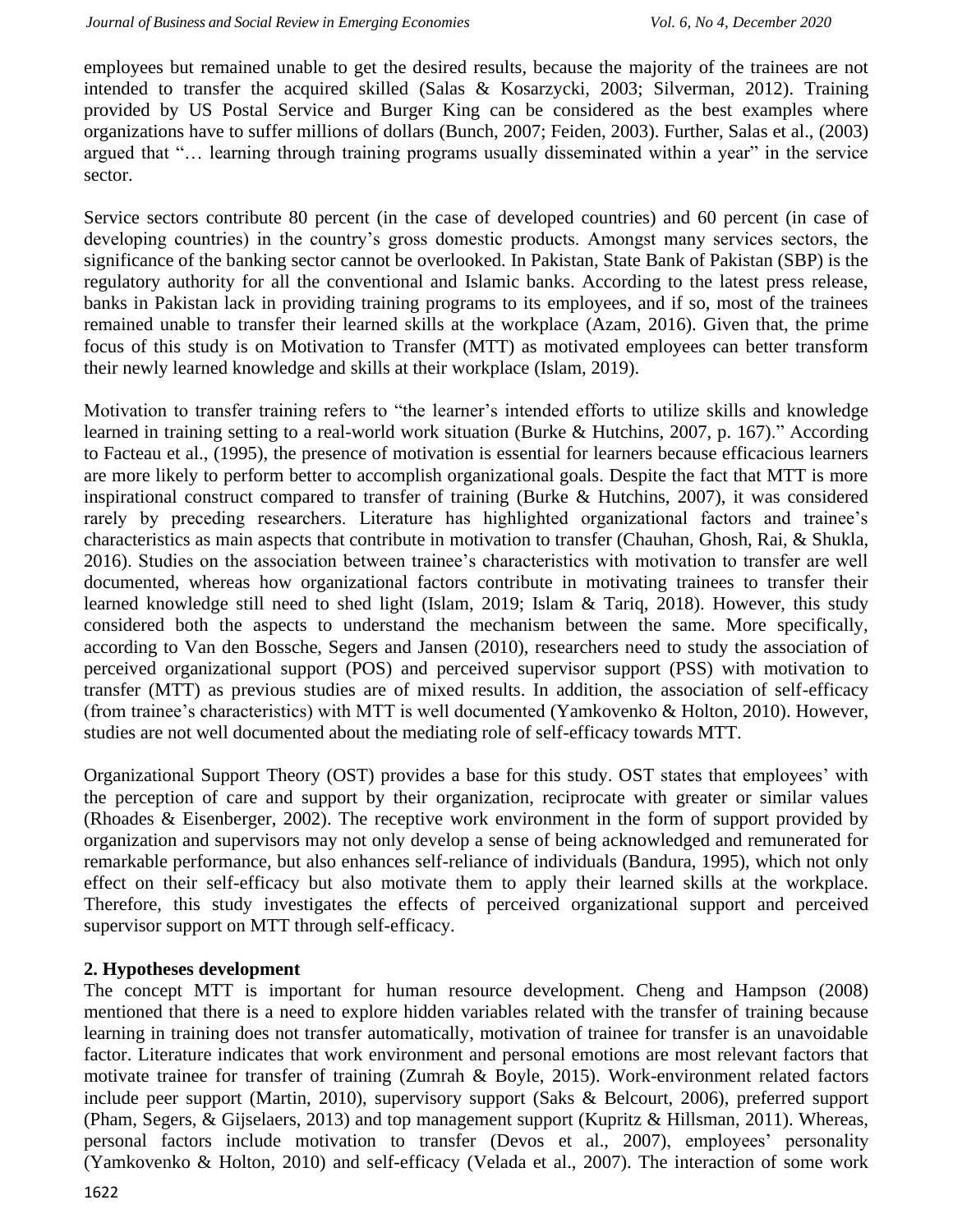environment factors and personal characteristics such as perceived supervisor support (PSS), POS, selfefficacy, and MTT have been over-sighted by previous studies. The current study indents to investigate such relationships to fill existing void.

Generally, MTT is influenced through organizational support and personal intention of the employee to transfer training at workplaces. The positive attitude of the organization enhances the motivation of employee to transfer back skills which he/she learned during a training session. Training skills cannot be transferred through mechanical ways but it is motivated through organizational and personal emotions of employees (Bosset & Bourgeois, 2015). The previous literature directs that POS and self-efficacy are quite an influential factor that effects MTT but they have been examined in isolation and structural linkage of these variables is missing in the literature (Chiaburu & Lindsay, 2008; Chiaburu & Marinova, 2005). The literature unveiled that POS positively influences employees' attitudes and behavior (Ahmed, Ismail, Amin, & Islam, 2014; Islam, Khan, Khawaja, & Ahmad, 2017; Islam & Tariq, 2018; Rozkwitalska & Basinska, 2015). Meta-analysis on POS disclosed that it has a direct effect on individual-level outcomes (Ahmed & Nawaz, 2015; Riggle, Edmondson, & Hansen, 2009; Rhoades & Eisenberger, 2002) but prior studies have ignored the impact of POS on subjective aspect of employees' welfare. As Caesens and Stinglhamber (2014) describe that POS improve the subjective behavior of employees through physiological and emotional ways. Self-efficacy is one of the important aspects of the subjective welfare of employees. Therefore, the present study has used self-efficacy as a mediator to explain the relationship between POS and MTT in accordance with many of previous studies conducted in the service sector. Caesens and Stinglhamber (2014) used self-efficacy as a mediator while studying the relationship between POS and work engagement. Islam and Ahmed (2018) also used this variable as a mediator while investigating the association between POS and transfer of training.

POS is one of the organizational factors that influences MTT. Theoretically, POS help employees in a subjective way by satisfying their socio-emotional needs like commitment, affiliation and self-efficacy. Consequently, POS promotes employees' commitment towards job and extra-role performance in the organization (Bosset & Bourgeois, 2015). Recently, the importance of MTT has increased because it is a vital factor to ensure training transfer. MTT is divided into two dimensions, such as autonomous motivation and controlled motivation. Autonomous motivation is defined as the internal desire of an individual to transfer training whereas, controlled motivation is regulated through organizational rewards and incentives (Gegenfurtner et al., 2009). Previous studies have proposed two factors, namely, self-efficacy and motivation to learn and they are believed to have a significant influence on MTT (Kontoghiorghes, 2002; Machin & Fogarty, 2004; Paulsen & Kauffeld, 2017). The above discussion indicates that the influence of POS on MTT seems to be essential for the transfer of training, however, its impacts may be examined. Therefore, it is hypothesized that:

- H1: POS has positive impact on MTT.
- H2: POS has positive impact on self-efficacy.
- H3: Self-efficacy mediates the positive association between POS and MTT.

The relevance of POS with MTT may not be refuted but environmental factors such as supervisory support, co-worker support, managerial support, and learning culture are equally important to motive employees for transfer of training (Islam, Khan, Ahmad, & Ahmed, 2013; Martin, 2010; Pham et al., 2013). Previous studies (e.g. Ghosh, Chauhan, & Rai, 2015; Lancaster, Milia, & Cameron, 2013) revealed divergent results to explain the relationship between PSS and MTT. A group of studies found a strong and position association between PSS and MTT (Cromwell & Kolb, 2004; Gumuseli & Ergin, 2002). As Chiaburu and Lindsay (2008) reported a positive influence of PSS on MTT on the individual as well as on group level. Whereas another group of studies found a moderate association between these variables, reported mixed results and suggested that future studies should clarify the relationship between PSS and MTT through further investigation (Burke & Hutchins, 2007). Some of the studies have proposed that PSS normally influences MTT indirectly, therefore, the relationship of both variables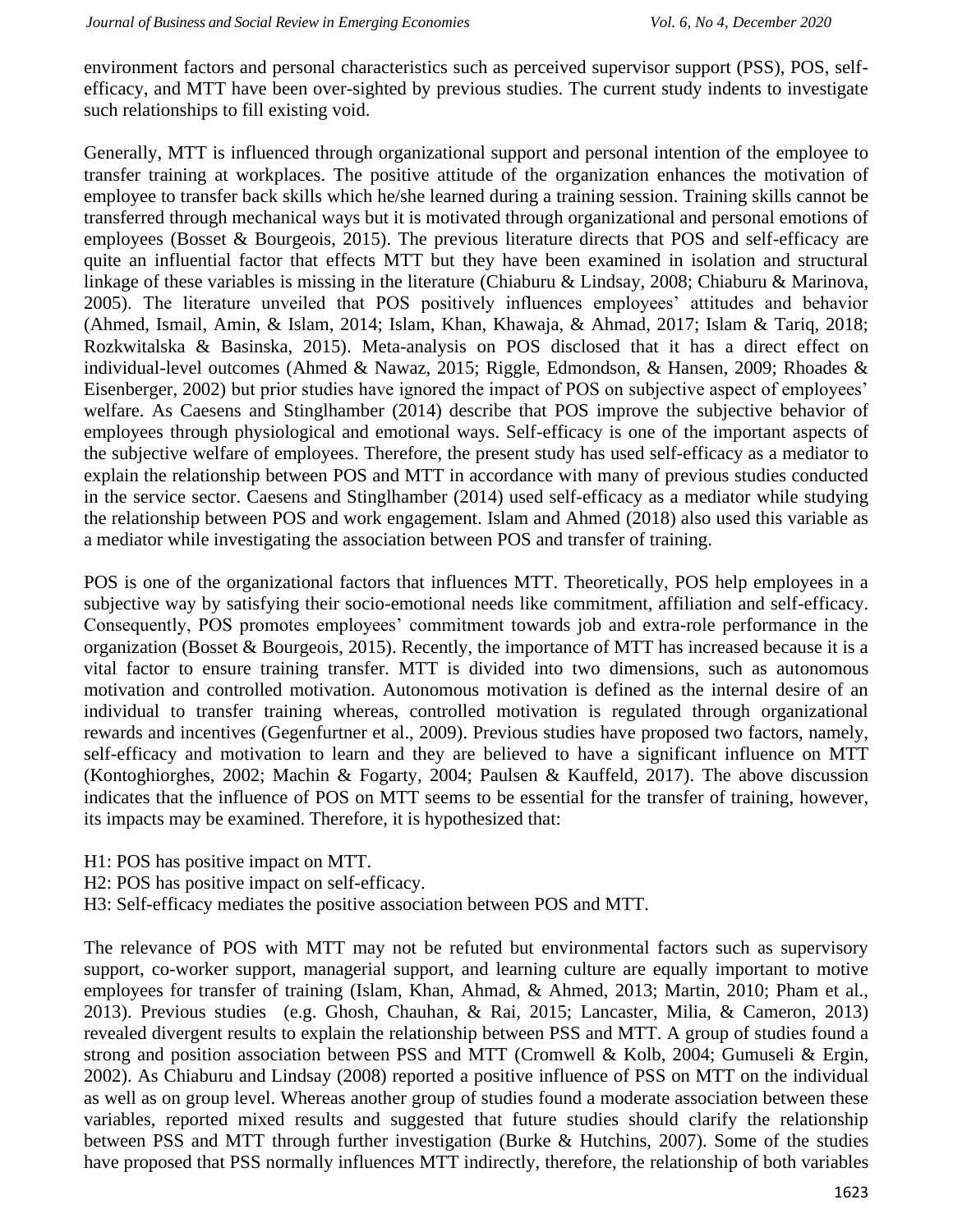should be investigated through any mediator (Bhatti, Battour,Sundram, & Othman, 2013; Nijman, Nijhof, Wognum, & Veldkamp, 2006). There is a dearth of literature that predicts the negative and nonsignificant association between PSS and MTT, however, few researchers proclaim that no association exists between these variables (Chiaburu & Marinova, 2005). According to Baldwin and Ford (1988), work environment factors may be classified into three categories: general-environmental factors, general, and specific training factors. Richey (1992) added that these factors are interrelated with each other, therefore, general-environmental factors impact general-training related factors that consequently impact specific factors related to training. Furthermore, Nijman et al. (2006) suggested three separate components of work environment that influence training transfer: a) general work environment; b) specific work environments that is an intention to transfer training; c) supervisor supportive behavior to enhance transfer. They consider it as a separate and significant component of the work environment. The review of literature witnesses the independent relationship between PSS and MTT and relationship between self-efficacy and MTT, however, a little effort is made to investigate the relationship between PSS and MTT through mediating role of self-efficacy (Simosi, 2012). Self-efficacy is the part of the cognitive process that motivates individuals to enhance their emotional and motivational performance because individuals with high self-efficacy put more effort to achieve high performance. Self-efficacy positively influences transfer intentions and transfer promoting activities.

Though, it is perceived that employees with high self-efficacy are more likely to get innovative skills through training and are not only enthusiastic to newly learned skills on the job but also encourage their colleagues to apply their training at the workplace. Several studies narrate that trainee who is confident about his abilities would be more inclined to apply and transfer training e.g., (Al-Eisa, Furayyan, & Alhemoud, 2009; Islam & Ahmed, 2018). The above discussion concludes that transfer literature examines these variables separately with motivation towards transfer training. Thus, the present study aimed to investigate PSS and MTT through the mediating role of self-efficacy. Therefore, it was hypothesized that:

H1: PSS has positive impact on MTT.

H2: PSS has positive impact on self-efficacy.

H3: Self-efficacy mediates the positive association between PSS and MTT.

## **3. Methods**

## **3.1 Participants and Procedures**

The study considered employees of the banking sector. Despite the fact that employees of private and public organizations have varied level of MTT, still this study consider both the sectors in the light of the fact that in Pakistan this has turned into a challenge for both the sectors (Azam, 2016). Item response theory was used to select the sample of 480 (i.e. 24x20) and respondents were approached on convenience basis. Of these, 388 were used in the final analysis. First, permission was obtained from respective heads, and then respondents were assured about the anonymity of their responses. The data of this study was collected from January 2017 till December 2017.

On the basis of demographical characteristics, the majority of the respondents were male (71.7%), less than 30 years of age (59.1%), married (46.8%), holding 18-years of education (50.0%) with the current work experience of less than 5-years (59.5%).

## **3.2 Measures**

This study adapted scales from the previous studies and respondents were asked to respond on a fivepoint Likert scale ranging between "1-strongly disagree to 5-strongly agree".

PSS was measured using a four-item scale of Tsai and Tai (2003) with the sample item, "My supervisor encourages me to attend training program." POS was measured using a shortened six-item scale of Rhoades and Eisenberger (2002). This scale was noted as reliable, a sample item includes, "My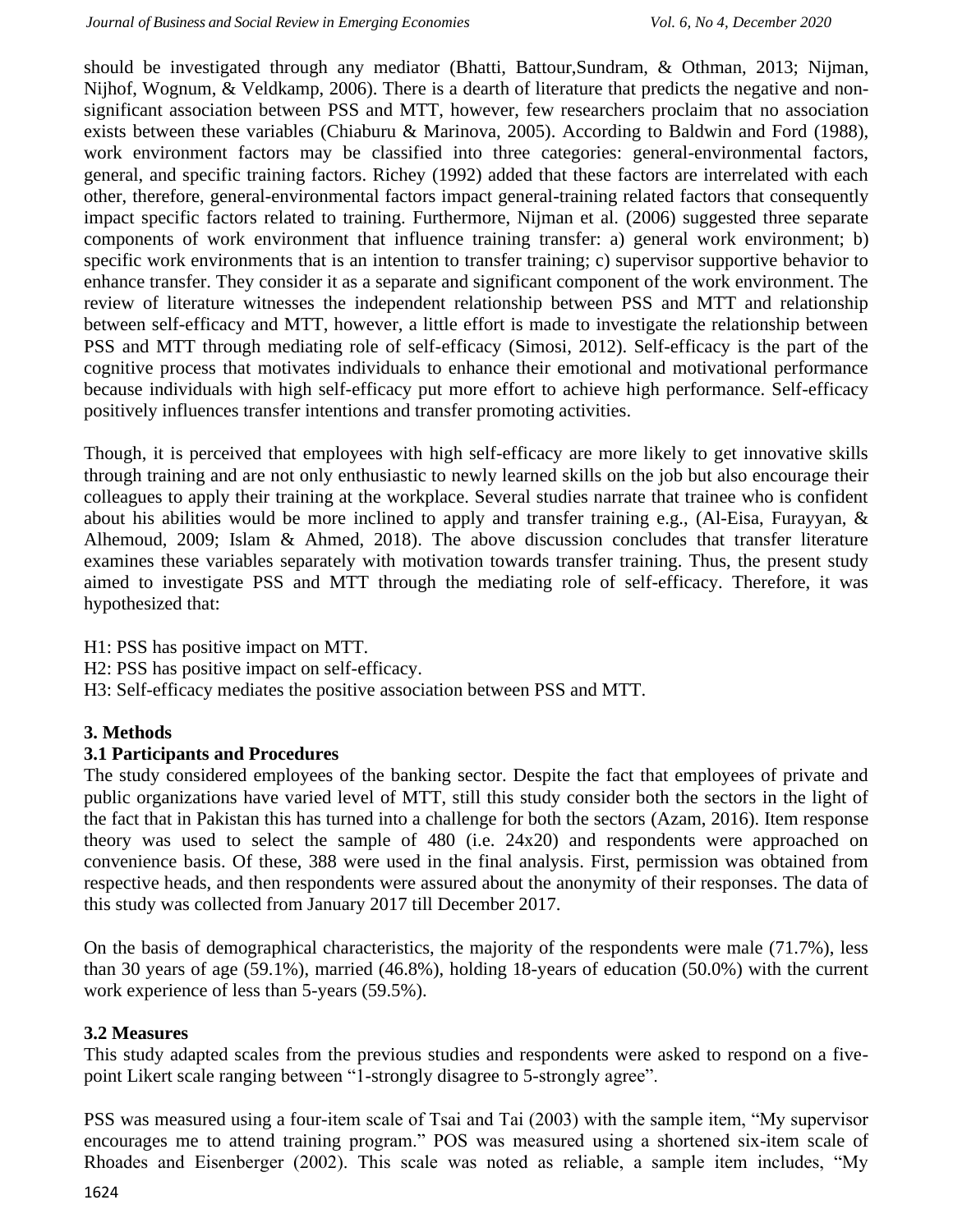organization really cares about my well-being." A ten-item scale of Schwarzer and Jerusalem, (1995) with the sample item, "I am confident that I could deal efficiently with unexpected events" was used for self-efficacy. Finally, MTT was measured through Machin and Forgarty's (2004) four-item scale with the sample item, "I intend to use the knowledge and skills acquired from training program when I get back on the job."

# **4. Results**

# **4.1 Primary analyses**

Initially, the primary analyses were conducted (including missing values, outliers, normality and multicollinearity). Since the data was collected through personal visit to banks and respondents were requested to fill all the questions, therefore, the data was found free from missing values. Regarding outliers, twelve questionnaires were considered redundant as they were having extreme values whereas, multicollinearity was examined using the correlation of values and all the variables were found to have correlation of less than 0.85 (see table 1).

| Table 1: Descriptive statistics, reliability and correlation |          |      |            |             |           |          |          |          |
|--------------------------------------------------------------|----------|------|------------|-------------|-----------|----------|----------|----------|
| <b>Variables</b>                                             | $\alpha$ | CR   | <b>AVE</b> | <b>Mean</b> | <b>SD</b> |          |          |          |
| $1-POS$                                                      | 0.82     | 0.65 | 0.58       | 3.83        | 0.72      |          |          |          |
| 2-PSS                                                        | 0.78     | 0.61 | 0.56       | 3.61        | 0.69      | $0.49**$ |          |          |
| 3-Self-efficacy                                              | 0.80     | 0.73 | 0.61       | 3.79        | 0.73      | $0.41**$ | $0.51**$ |          |
| 4-MTT                                                        | 0.79     | 0.78 | 0.66       | 3.81        | 0.57      | $0.45**$ | $0.46**$ | $0.57**$ |

"Note:  $POS =$  perceived organizational support,  $PSS =$  perceived supervisor support,  $MTT =$ motivation to transfer training,  $\alpha$ =reliability, CR=composite reliability, AVE=average variance extracted, \*\* P<0.01"

The values of descriptive statistics and correlation are presented in Table 1. The values show that all the variables are reliable as the value of Cronbach Alpha is greater than the standard value of 0.70 (Hair, 2010). Moreover, the values of composite reliability and average variance extracted are also found to be well above the standard values of 0.60 and 0.50 respectively (Byrne, 2016). Further, POS is found to be positively relate to PSS (*r*=0.49, *P*<0.01), self-efficacy (*r*=0.41, *P*<0.01) and MTT (*r*=0.45, *P*<0.01). *Confirmatory Factor Analysis (CFA):*

First, CFA analysis were conducted because all the measures used in this study were adapted (Islam, Ahmed, Ali & Ahmer, 2019). Initially, the values of model fit were not found to be good when compared with their standard values. Then modifications in error terms were made as per the suggestions of Hair et al., (2010) and the final model was found to be fit i.e.  $x^2/df = 1.62$ , CFI = 0.96,  $SRMR = 0.03$ ,  $RMSEA = 0.05$  (see Table 2).

| <b>Fit Index</b>                                  | <b>CFA</b> | <b>Hypothesized</b><br>Model | <b>Standardized</b><br><b>Values</b> |
|---------------------------------------------------|------------|------------------------------|--------------------------------------|
| $"{\chi}^2"$                                      | 581.47     | 579.25                       |                                      |
| "Degree of freedom $(df)$ "                       | 376        | 359                          |                                      |
| "Normed $\chi^2$ ( $\chi^2/df$ )"                 | 1.62       | 1.61                         | $\leq$ 3                             |
| "Comparative fit index (CFI)"                     | 0.96       | 0.96                         | > 0.90                               |
| "Standard Root Mean Residual (SRMR)"              | 0.03       | 0.02                         | < 0.10                               |
| "Root Mean Square Error of Approximation (RMSEA)" | 0.05       | 0.04                         | < 0.08                               |

Sources of standardized values: Hair et al., (2010)

# **4.2 Hypotheses Testing**

Subsequently, this study used structural equation modeling (SEM) to test the hypotheses and the values of model fit were found as  $x^2/df = 1.61$ , CFI = 0.96, SRMR = 0.02, RMSEA = 0.04 (see Table 2). The values identify that POS has positive effects on self-efficacy ( $\beta = 0.39$ ,  $P < 0.01$ ) and MTT ( $\beta = 0.41$ , *P*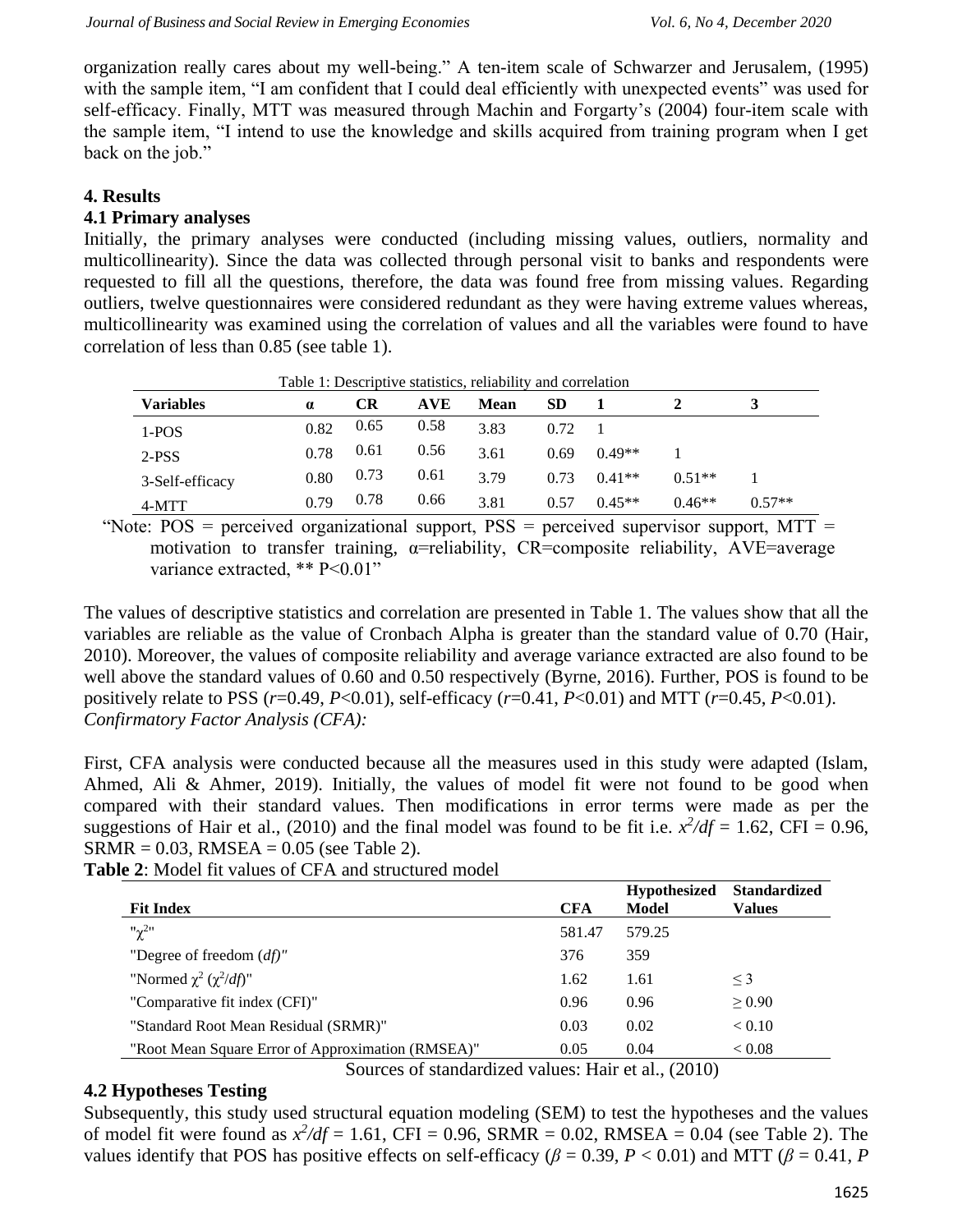$< 0.01$ ) which support suggested hypotheses H1 & H2. Similarly, PSS was found to have positive effects on self-efficacy ( $\beta$  = 0.48,  $P < 0.01$ ) and MTT ( $\beta$  = 0.41,  $P < 0.01$ ), which support suggested hypotheses  $H4 \& H5$  (see figure 1).



#### **Figure 1: Structural Model**

Further, path analysis was conducted to test the mediating effect of self-efficacy. Where direct paths between POS-MTT and PSS-MTT were compared with the indirect paths (i.e. path POS-SE  $\times$  Path SE-MTT) to examine its significance. The values depict that the indirect path between POS-MTT through self-efficacy ( $\beta$  = 0.20, *P* < 0.01) was found to be lesser than direct path ( $\beta$  = 0.41, *P* < 0.01), but still significant. This identifies partial mediating effect of self-efficacy between POS-MTT relationship and support hypothesis H3. Similarly, the indirect path between PSS-MTT through self-efficacy ( $\beta$  = 0.22, *P*  $< 0.01$ ) was found to be lesser than direct path ( $\beta = 0.41$ ,  $P < 0.01$ ), but significant and allowed to accept suggested hypothesis H6.

## **5. Discussion and Implications**

This study aimed at fulfilling literary gaps regarding the mediating role of self-efficacy between the associations of PSS and POS with MTT. The results found POS as an important predictor of selfefficacy and MTT. These results are in line with Eisenberger et al's. (1986) organizational support theory as when employees feel of being cared by their organization, they not only found to be confident (i.e. self-efficacy) in achieving given tasks but also feel motivated to apply and transfer their learned skills through various programs (i.e. training programs here). Thus, employees perception of support from their organization contributed to building their confidence (Islam & Ahmed, 2018), which further motivate them for transfer.

In addition, the study also found PSS to be positively contributing towards the development of employee's confidence and in turn, they were found to be motivated regarding the transfer of training. According to Gist and Mitchell (1992), being efficacious or not is dependent upon the level of support which employees perceive. Drawing from this notion and results of this study, it has confirmed that support from supervisor boosts employees' confidence on themselves, in turn, they get motivated to apply the same on others (by transferring their learned skills). In a similar study, Taylor. (2000) also noted that trainees having supportive supervisors are more likely to transfer their skilled at the workplace.

These results contribute to present literature in several ways. First, it extends the findings and scope of OST as previous studies have not examined the same on a frequent basis. Second, this study adds to the limited literature on transfer of training by identifying the mechanism between organizational and motivational training. Undoubtedly, training is important at all levels of an organization, but if it is not transferred by the trainees, it will remain unfruitful for the organization. Therefore, organizations are suggested to focus on motivating trainees to transfer their learned skills. This study suggests banking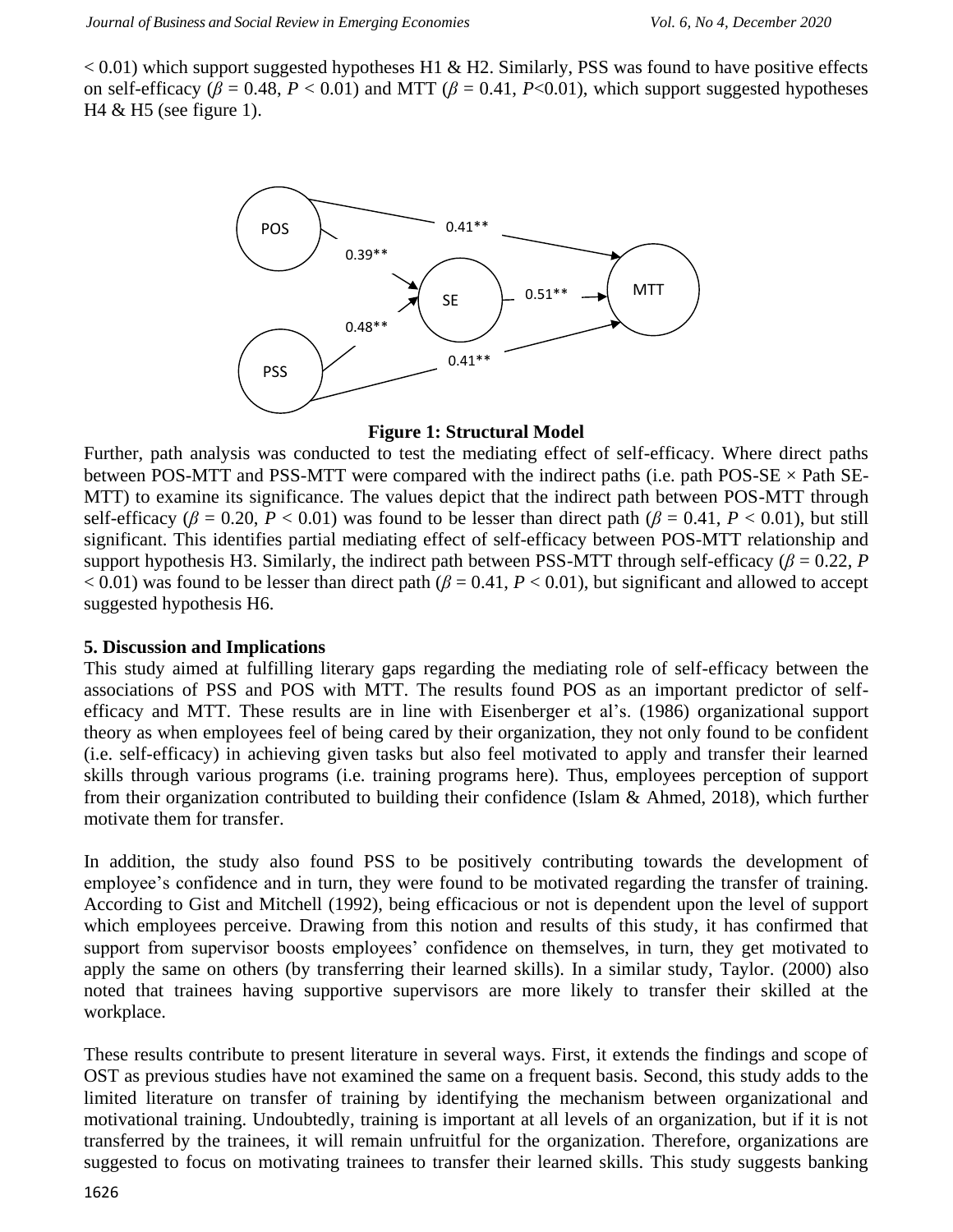sector management to foster a cooperative environment where employees feel that they would be cared by them and they can communicate to their supervisors easily. Such an environment may be achieved by fostering learning environment (Islam & Tariq, 2018). Learning environment gives enough confidence to the employees to share their ideas with each other especially with their immediate supervisors.

Though the study has implications, it is not free from limitations. First, the data for this study was collected from the banking sector considering the need of Pakistani banking sector. Therefore, to further generalize the results other sectors can be considered. Second, literature has suggested that cultures effect the employee's perception, it is therefore recommended to examine the same in other countries as well. Finally, as Pakistan is a male dominant country, most of the participants of this study were male, which may raise a question on gender biased results. Therefore, future researchers should consider both male and female respondents.

# **References:**

- Ahmed, I., Khairuzzaman Wan Ismail, W., Mohamad Amin, S., & Islam, T. (2014). Role of perceived organizational support in teachers' responsiveness and students' outcomes: Evidence from a public sector University of Pakistan. *International Journal of Educational Management, 28*(2), 246-256.
- Ahmed, I., & Nawaz, M. M. (2015). Antecedents and outcomes of perceived organizational support: a literature survey approach. *Journal of Management Development, 34*(7), 867-880.
- Al-Eisa, A. S., Furayyan, M. A., & Alhemoud, A. M. (2009). An empirical examination of the effects of self-efficacy, supervisor support and motivation to learn on transfer intention. *Management decision, 47*(8), 1221-1244.
- Awais Bhatti, M., Mohamed Battour, M., Pandiyan Kaliani Sundram, V., & Aini Othman, A. (2013). Transfer of training: does it truly happen? An examination of support, instrumentality, retention and learner readiness on the transfer motivation and transfer of training. *European Journal of Training and Development, 37*(3), 273-297.
- Azam. (2016). SBP Press Release.
- Baldwin, T. T., & Ford, J. K. (1988). Transfer of training: A review and directions for future research. *Personnel psychology, 41*(1), 63-105.
- Bandura, A. (1995). *Self-efficacy in changing societies*: Cambridge university press.
- Bates, R., & Khasawneh, S. (2005). Organizational learning culture, learning transfer climate and perceived innovation in Jordanian organizations. *International journal of training and development, 9*(2), 96-109.
- Bosset, I., & Bourgeois, E. (2015). Motivation to transfer: linking perceived organizational support to training to personal goals. In *Motivationsforschung im Weiterbildungskontext* (pp. 169-199): Springer.
- Bunch, K. J. (2007). Training failure as a consequence of organizational culture. *Human resource development review, 6*(2), 142-163.
- Burke, L. A., & Hutchins, H. M. (2007). Training transfer: An integrative literature review. *Human resource development review, 6*(3), 263-296.
- Byrne, B. M. (2016). *Structural equation modeling with AMOS: Basic concepts, applications, and programming*: Routledge.
- Caesens, G., & Stinglhamber, F. (2014). The relationship between perceived organizational support and work engagement: The role of self-efficacy and its outcomes. *Revue Européenne de Psychologie Appliquée/European Review of Applied Psychology, 64*(5), 259-267.
- Chauhan, R., Ghosh, P., Rai, A., & Shukla, D. (2016). The impact of support at the workplace on transfer of training: a study of an Indian manufacturing unit. *International journal of training and development, 20*(3), 200-213.
- Cheng, E. W., & Hampson, I. (2008). Transfer of training: A review and new insights. *International Journal of Management Reviews, 10*(4), 327-341.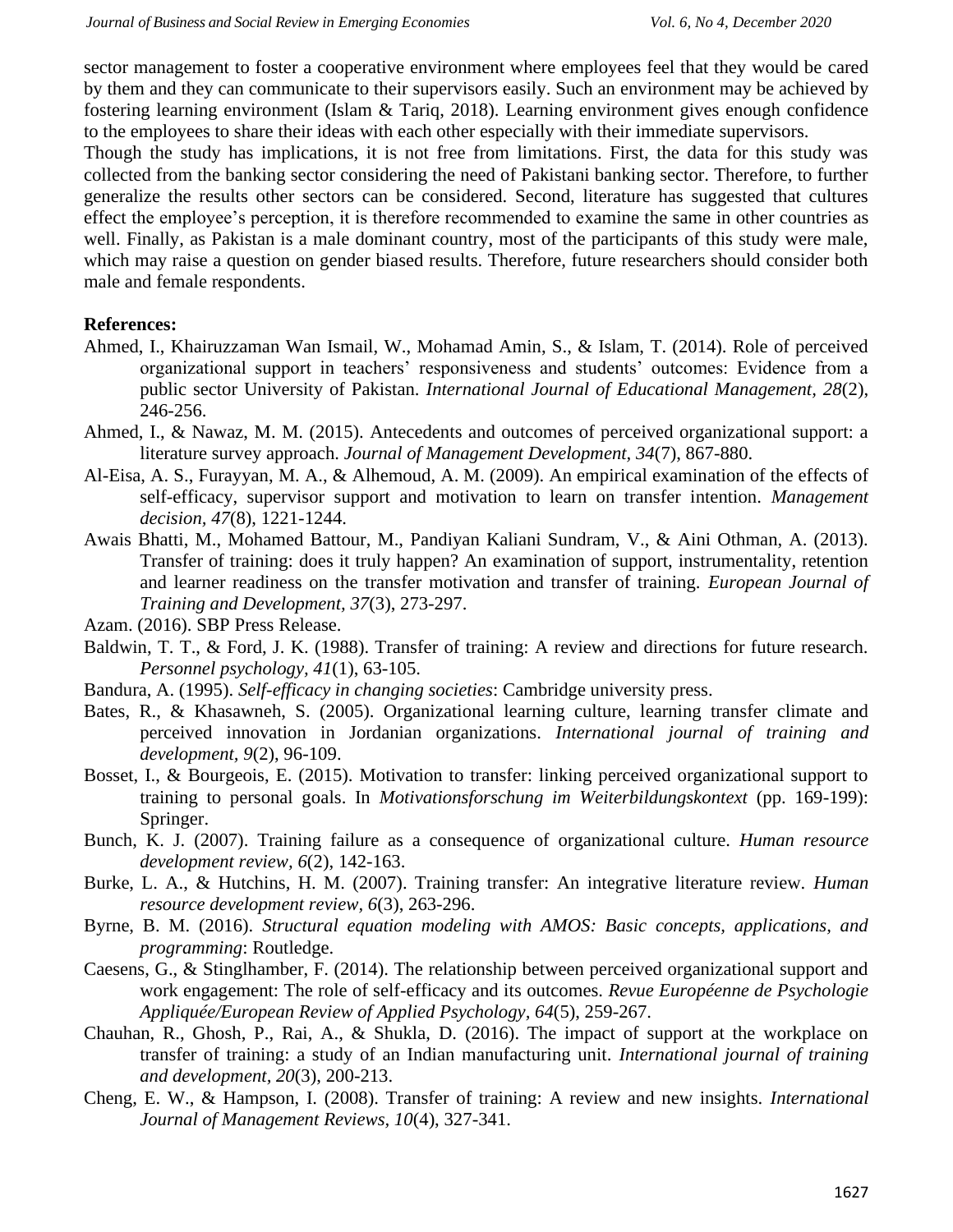- Chiaburu, D. S., & Lindsay, D. R. (2008). Can do or will do? The importance of self-efficacy and instrumentality for training transfer. *Human Resource Development International, 11*(2), 199- 206.
- Chiaburu, D. S., & Marinova, S. V. (2005). What predicts skill transfer? An exploratory study of goal orientation, training self‐efficacy and organizational supports. *International journal of training and development, 9*(2), 110-123.
- Cromwell, S. E., & Kolb, J. A. (2004). An examination of work‐environment support factors affecting transfer of supervisory skills training to the workplace. *Human resource development quarterly, 15*(4), 449-471.
- Devos, C., Dumay, X., Bonami, M., Bates, R., & Holton III, E. (2007). The Learning Transfer System Inventory (LTSI) translated into French: internal structure and predictive validity. *International journal of training and development, 11*(3), 181-199.
- Eisenberger, R., Huntington, R., Hutchison, S., & Sowa, D. (1986). Perceived organizational support. *Journal of applied psychology, 71*(3), 500.
- Facteau, J. D., Dobbins, G. H., Russell, J. E., Ladd, R. T., & Kudisch, J. D. (1995). The influence of general perceptions of the training environment on pretraining motivation and perceived training transfer. *Journal of management, 21*(1), 1-25.
- Feiden, D. (2003). Bizarre postal bonding. *New York Daily News*.
- Gegenfurtner, A., Festner, D., Gallenberger, W., Lehtinen, E., & Gruber, H. (2009). Predicting autonomous and controlled motivation to transfer training. *International journal of training and development, 13*(2), 124-138.
- Ghosh, P., Chauhan, R., & Rai, A. (2015). Supervisor support in transfer of training: Looking back at past research. *Industrial and Commercial Training, 47*(4), 201-207.
- Gist, M. E., & Mitchell, T. R. (1992). Self-efficacy: A theoretical analysis of its determinants and malleability. *Academy of Management review, 17*(2), 183-211.
- Gumuseli, A. I., & Ergin, B. (2002). The manager's role in enhancing the transfer of training: A Turkish case study. *International journal of training and development, 6*(2), 80-97.
- Hair, J. F., Black, W.C., Babin, B.J. and Anderson, R.E. . (2010). *Multivariate Data Analysis* (7th ed.): Prentice Hall, Upper Saddle River, NJ.
- Islam, T. (2019). Motivation to transfer training in learning organization. *Journal of management development, 38*(4), 273-287.
- Islam, T., & Ahmed, I. (2018). Mechanism between perceived organizational support and transfer of training: Explanatory role of self-efficacy and job satisfaction. *Management Research Review, 41*(3), 296-313.
- Islam, T., Ahmed, I., Ali, G., & Ahmer, Z. (2019). Emerging trends of coffee cafes in Pakistan: Factors affecting revisit intention. *British food Journal*,*121*(9), 2132-2147.
- Islam, T., Khan, M. M., Khawaja, F. N., & Ahmad, Z. (2017). Nurses' reciprocation of perceived organizational support: the moderating role of psychological contract breach. *International Journal of Human Rights in Healthcare, 10*(2), 123-131.
- Islam, T., & Tariq, J. (2018). Learning organizational environment and extra-role behaviors: The mediating role of employee engagement. *Journal of Management Development, 37*(3), 258-270.
- Islam, T., ur Rehman Khan, S., Norulkamar Ungku Bt. Ahmad, U., & Ahmed, I. (2013). Organizational learning culture and leader-member exchange quality: The way to enhance organizational commitment and reduce turnover intentions. *The Learning Organization, 20*(4/5), 322-337.
- [Islam, T.,](https://www.emerald.com/insight/search?q=Talat%20Islam) [Khan, M.M.,](https://www.emerald.com/insight/search?q=Mubbsher%20Munawar%20Khan) [Ahmed, I.](https://www.emerald.com/insight/search?q=Ishfaq%20Ahmed) and [Mahmood, K.](https://www.emerald.com/insight/search?q=Khalid%20Mahmood) (2020). Promoting in-role and extra-role green behavior through ethical leadership: mediating role of green HRM and moderating role of individual green values. *[International Journal of Manpower](https://www.emerald.com/insight/publication/issn/0143-7720)*, (In press). <https://doi.org/10.1108/IJM-01-2020-0036>
- [Islam, T.,](https://www.emerald.com/insight/search?q=Talat%20Islam) [Ahmad, S.,](https://www.emerald.com/insight/search?q=Saima%20Ahmad) [Kaleem, A.](https://www.emerald.com/insight/search?q=Ahmad%20Kaleem) and [Mahmood, K.](https://www.emerald.com/insight/search?q=Khalid%20Mahmood) (2021). Abusive supervision and knowledge sharing: moderating roles of Islamic work ethic and learning goal orientation. *[Management](https://www.emerald.com/insight/publication/issn/0025-1747)  [Decision](https://www.emerald.com/insight/publication/issn/0025-1747)*, 59 (2), 205-222.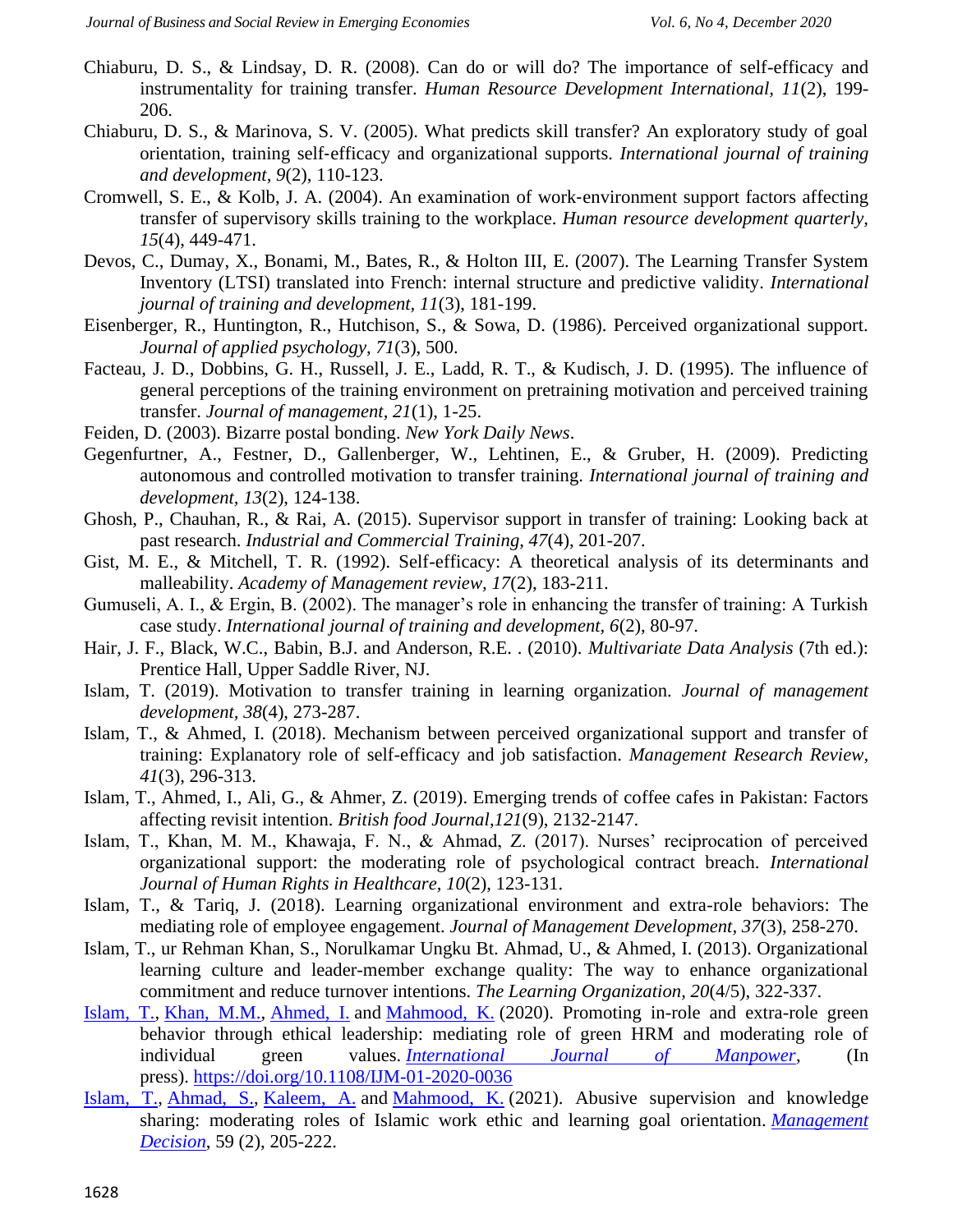- Kontoghiorghes, C. (2002). Predicting motivation to learn and motivation to transfer learning back to the job in a service organization: A new systemic model for training effectiveness. *Performance Improvement Quarterly, 15*(3), 114-129.
- Kupritz, V. W., & Hillsman, T. (2011). The impact of the physical environment on supervisory communication skills transfer. *The Journal of Business Communication (1973), 48*(2), 148-185.
- Lancaster, S., Di Milia, L., & Cameron, R. (2013). Supervisor behaviours that facilitate training transfer. *Journal of Workplace Learning, 25*(1), 6-22.
- Machin, M. A., & Fogarty, G. J. (2004). Assessing the antecedents of transfer intentions in a training context. *International journal of training and development, 8*(3), 222-236.
- Martin, H. J. (2010). Workplace climate and peer support as determinants of training transfer. *Human resource development quarterly, 21*(1), 87-104.
- Nijman, D.-J. J., Nijhof, W. J., Wognum, A., & Veldkamp, B. P. (2006). Exploring differential effects of supervisor support on transfer of training. *Journal of European industrial training, 30*(7), 529- 549.
- Paulsen, H. F. K., & Kauffeld, S. (2017). Linking positive affect and motivation to transfer within training: a multilevel study. *International journal of training and development, 21*(1), 35-52.
- Pham, N. T., Segers, M. S., & Gijselaers, W. H. (2013). Effects of work environment on transfer of training: empirical evidence from M aster of B usiness A dministration programs in V ietnam. *International journal of training and development, 17*(1), 1-19.
- Rhoades, L., & Eisenberger, R. (2002). Perceived organizational support: a review of the literature. *Journal of applied psychology, 87*(4), 698.
- Richey, R. (1992). *Designing Instruction for the Adult Learner: Systematic Training Theory and Practice*: ERIC.
- Riggle, R. J., Edmondson, D. R., & Hansen, J. D. (2009). A meta-analysis of the relationship between perceived organizational support and job outcomes: 20 years of research. *Journal of business research, 62*(10), 1027-1030.
- Rozkwitalska, M., & Basinska, B. A. (2015). Job satisfaction in the multicultural environment of multinational corporations: Using the positive approach to empower organizational success. *Baltic Journal of Management, 10*(3), 366-387.
- Saks, A. M., & Belcourt, M. (2006). An investigation of training activities and transfer of training in organizations. *Human Resource Management: Published in Cooperation with the School of Business Administration, The University of Michigan and in alliance with the Society of Human Resources Management, 45*(4), 629-648.
- Salas, E., & Kosarzycki, M. P. (2003). Why don't organizations pay attention to (and use) findings from the science of training? *Human resource development quarterly, 14*(4), 487-491.
- Schwarzer, R., & Jerusalem, M. (1995). Optimistic self-beliefs as a resource factor in coping with stress. In *Extreme stress and communities: Impact and intervention* (pp. 159-177): Springer.
- Silverman, R. E. (2012). So much training, so little to show for it. *Wall Street Journal*, 1-3.
- Simosi, M. (2012). The moderating role of self-efficacy in the organizational culture–training transfer relationship. *International journal of training and development, 16*(2), 92-106.
- Taylor, M. C. (2000). Transfer of learning in workplace literacy programs. *Adult Basic Education, 10*(1), 3-9.
- Tsai, W.-C., & Tai, W.-T. (2003). Perceived importance as a mediator of the relationship between training assignment and training motivation. *Personnel review, 32*(2), 151-163.
- Van den Bossche, P., Segers, M., & Jansen, N. (2010). Transfer of training: the role of feedback in supportive social networks. *International journal of training and development, 14*(2), 81-94.
- Velada, R., Caetano, A., Michel, J. W., Lyons, B. D., & Kavanagh, M. J. (2007). The effects of training design, individual characteristics and work environment on transfer of training. *International journal of training and development, 11*(4), 282-294.
- Wei Tian, A., Cordery, J., & Gamble, J. (2016). Returning the favor: positive employee responses to supervisor and peer support for training transfer. *International journal of training and development, 20*(1), 1-16.